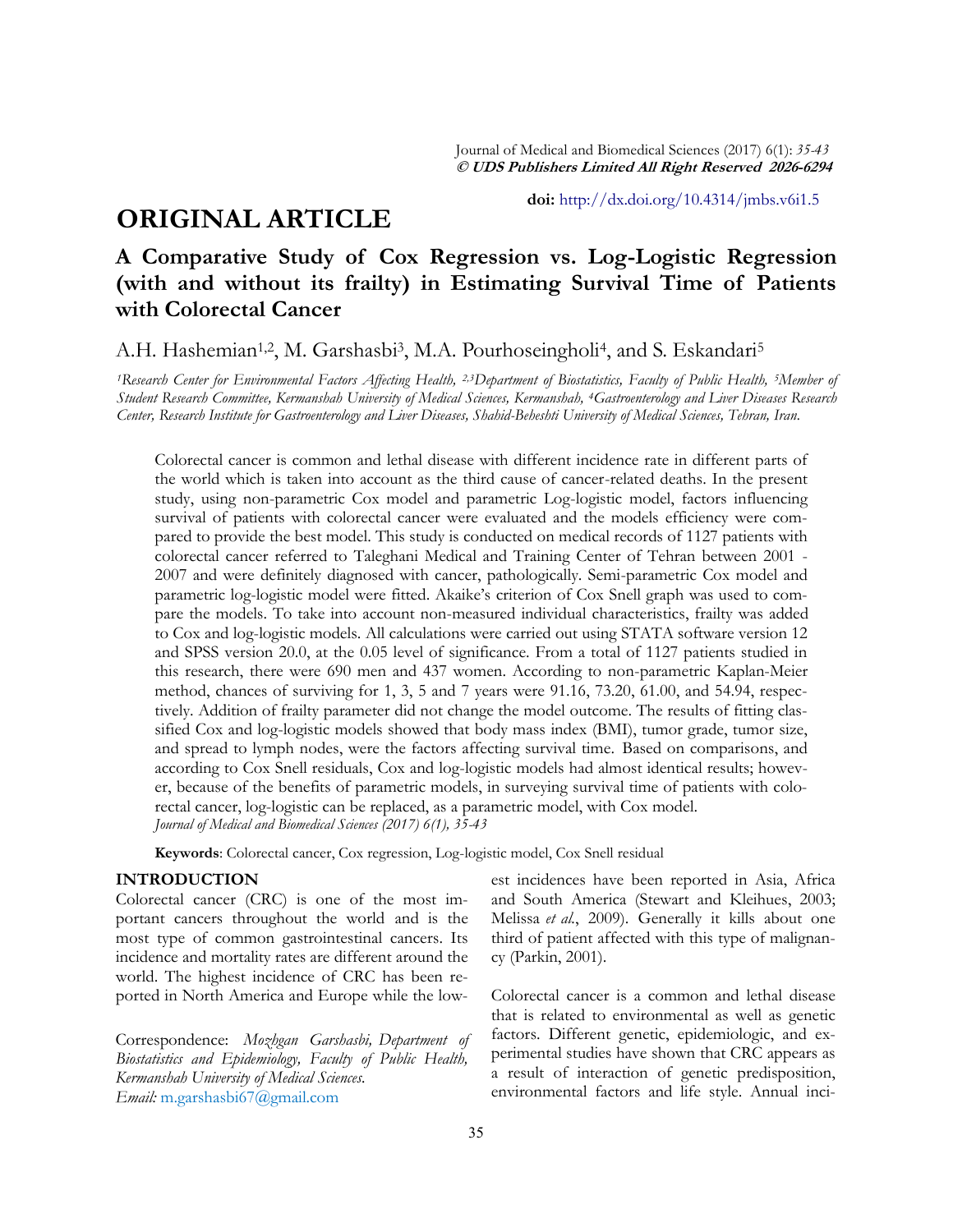*Hashemian et al.,*

dence rate of CRC in Iran is about 6-7.9 per 100,000 and is the fourth common type of cancer (Sadjadi *et al.*, 2003). With mortality rate about 1.198 per 100,000, it accounts for nearly 13% of deaths caused by gastrointestinal cancers and 5.3% of nonaccidental deaths in Iran (Ganji *et al.*, 2006). Given the relatively high prevalence of this cancer in Iran, and among young people, it has imposed a huge social and economic burden on society and patients. Early diagnosis of colorectal neoplasms, as soon as possible, is very effective in promoting patients' health and increasing their survival time before they become symptomatic (Angell-Andersen *et al.*, 2004).

Survival models are statistical techniques to estimate the survival time and find the related factors or predict the outcome (Ahmad Reza Baghestani *et al.*, 2015). There are two major regression models used for right censored data: proportional hazards model (Cox) as a semi parametric method and accelerated failure time model as a parametric model. Many of the standard parametric models such as Weibull, Exponential and Log logistic are accelerated failure time models (Pourhoseingholi MA *et al.*, 2007).

Cox semi-parametric model is the most common regression model used in the analysis of survival data (Cox, 1972). However, parametric models may be preferred to Cox model (Kalbfleisch and Prentice, 1980; Lawless, 1998) and under certain conditions, provide more effective estimation than Cox models (Efron, 1977; Oakes, 1977). In order to use Cox model, Proportional Hazards (PH) assumption should be met for all independent variables in the final model, i.e. risk ratio should be constant over time. In case the assumption is met, interpretation of the obtained model would be simple than parametric models. Otherwise, classified Cox model can be used and risk ratio need not to be calculated for variables that the hypothesis does not hold. What is more, consideration of hypothesis and selection of a probability distribution for survival time, makes statistical inference more accurate and results in smaller estimated standard deviation compared with when such assumptions do not exist (Klein and Moeschberger).

In survival analysis, when mortality reaches maxi-

mum and then gradually decreases, after a finite period, a model with heterogeneous fragility should be added. Log-logistic and lognormal models have this property and are also similar in terms of form. But since there is no closed form for survival and risk functions in log-normal model, for simple computing, it is better to use Log-logistic model (Kleinbaum and Klein, 2005). Yet, Log-logistic distribution is a good approximation for log-normal distribution and is preferred over lognormal distribution because it has simple expressions for hazard and survival functions and also Log-logistic distribution is easier to use when dealing with data that include censored observations.

Meanwhile, unless you have outlier data, it gives good approximation for log-normal distribution. Also Log-logistic is the only parametric models with two properties of proportional odds ratio and accelerated failure time (Lawless, 1998; Kleinbaum and Klein, 2005). Survival analysis models are usually studied based on the assumption of homogeneity of the study population, while due to individual unobservable random effects; such assumption is not often realistic. Therefore, in this case, mixed models with random effects are recommended that are known as frailty model in survival analysis (Saki Malehi *et al.*). The aim of this study was to compare the performance of semi-parametric Cox model and parametric log-logistic model to estimate survival time of patients with CRC and choose the best model.

## **MATERIALS AND METHODS**

#### **Study site**

This study is conducted on medical records of 1127 patients with CRC who referred to Taleghani medical and training hospital, Tehran, Iran, between 2001 and 2007 and was definitely diagnosed with cancer, pathologically. This research is conducted with the permission of Department of Research and approval of Ethics Committee of Kermanshah University of Medical Sciences (95046).

#### **Data collection**

Age at the time of diagnosis, gender, family history, smoking, body mass index (BMI), location of the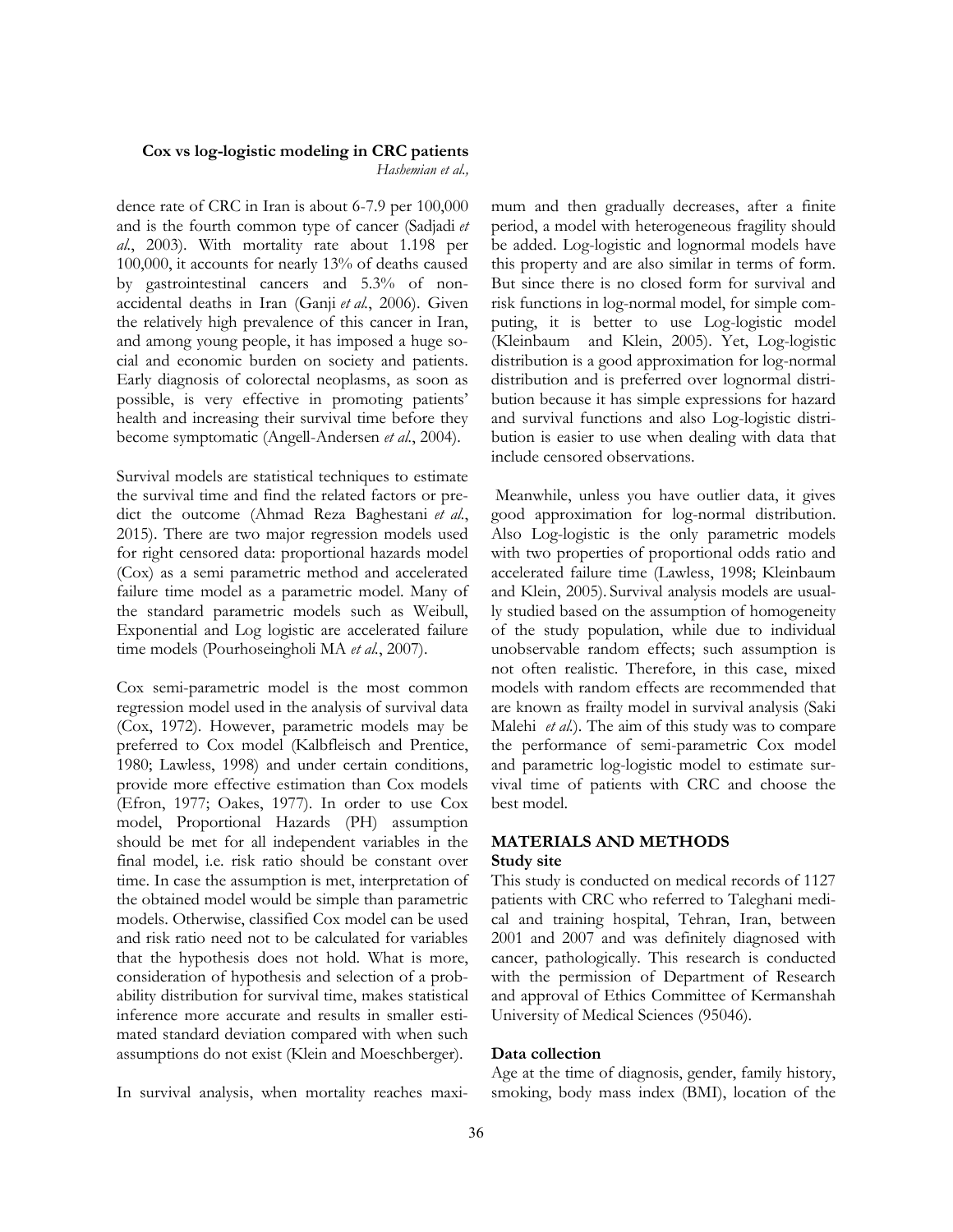tumor, tumor grade, pathologic stage, metastasis to other organs, pathology primary tumor, morphology of cancer, spread to surrounding lymph nodes and tumor size were included in this study.

Semi-parametric Cox model and parametric loglogistic model were fitted and then frailty was added to models. The frailty α is an unobserved multiplicative effect on the hazard function assumed to follow some distribution  $g(\alpha)$  with  $\alpha > 0$  and the mean of  $\alpha$ equal to 1. The variance of  $\alpha$  is a parameter  $\theta$  (theta) that is typically estimated from the data. An individual's hazard function conditional on the frailty can be expressed as a multiplied by h(t).

 $h(t|\alpha) = \alpha h(t)$ 

Any distribution for  $\alpha$  > 0 with a mean of 1 can theoretically be used for the distribution of the frailty. Two distributions; the gamma distribution and the Inverse-Gaussian distribution are most widely employed distributions for the frailty. With the mean fixed at 1, both these distributions are parameterized in terms of the variance  $\theta$  and typically yield similar results. In this study, gamma distribution was used for the frailty.

#### **Statistical analysis**

Akaike's criterion was used to compare the models efficiency but since methods to obtain parameters are different for Cox and log-logistic models, Cox Snell residual graph was employed for evaluating fitted models. Survival data analysis carried out using STATA software version 12 and SPSS version 16, at the 0.05 level of significance.

#### **RESULTS**

From total of 1127 patients studied in this research, 690 (61.2%) were men and 437 (38. 8%) women. The mean of survival for patients was 105 (95% CI:95-115) months and the Median was 94.5 (95% CI:58.6-130.4) months. According to non-parametric Kaplan-Meier method, chances of surviving for 1, 3, 5, and years were 91.2, 73.20, 61.00, and 54.94, respectively. About 236 (20.9%) out of 1127 patients with CRC died of which 63.5% were men. The results of multivariate Cox and log-logistic models

#### **Cox vs log-logistic modeling in CRC patients**  *Hashemian et al.,*

were indicated significant difference between BMI, tumor grade, tumor size and spread to lymph nodes (Table 1).

According to the results from multivariate loglogistic models, patients with poorly differentiated and moderately differentiated tumor grade respectively have 2.32 (95% CI; 1.48-3.63) and 1.39 (95% CI;1.06-1.82) times more hazard than those patients in the reference category of well differentiated tumors. Patients with BMI of all categories (18.6  $-24.9$ , 25-29.9 and  $>30$ ) had hazard less than those patients in the reference category. Also stronger hazard of death was observed for spread to lymph nodes N1 (HR = 2.16, 95% CI; 1.25-3.74) compared to reference category of spread to lymph nodes N0, and Hazard of patients with tumor size more than 35mm was 1.88 (95% CI;1.40-2.51) times higher than those patients in reference category (Table 2).

The factor of frailty parameter in the survival of patient with colorectal cancer using Cox model result and Log-logistic model results are shown in Table 3. Poor tumor grade (OR=1.90; 95% CI=1.24-2.91;  $p=0.003$ )(OR=2.32; 95% CI=1.48-23.63; p=0.002), tumor size >35 (OR=1.73; 95% CI=1.27-2.36;  $p=0.001$ )(OR=1.88; 95% CI=1.40-2.51;  $p=0.001$ ) and BMI (normal weight;  $p<0001$ , overweight; p<0001 and obese; p<0001) in both Cox model and Log-logistic model were the variables that significantly increased in frailty parameters.

In order to evaluate the appropriateness and compare the fitted models, Cox Snell residual graph was plotted for Cox and log-logistic models (Figure 1). The best model is the one that its residual graph is closer to bisector line. As the graph shows, both models are fitted properly.

#### **Discussion**

In this study, BMI, tumor grade, tumor size and spread to lymph nodes were prognostic factors of CRC survival, based on comparisons, and according to Cox Snell residuals, Cox and log-logistic models had almost identical results; however, be-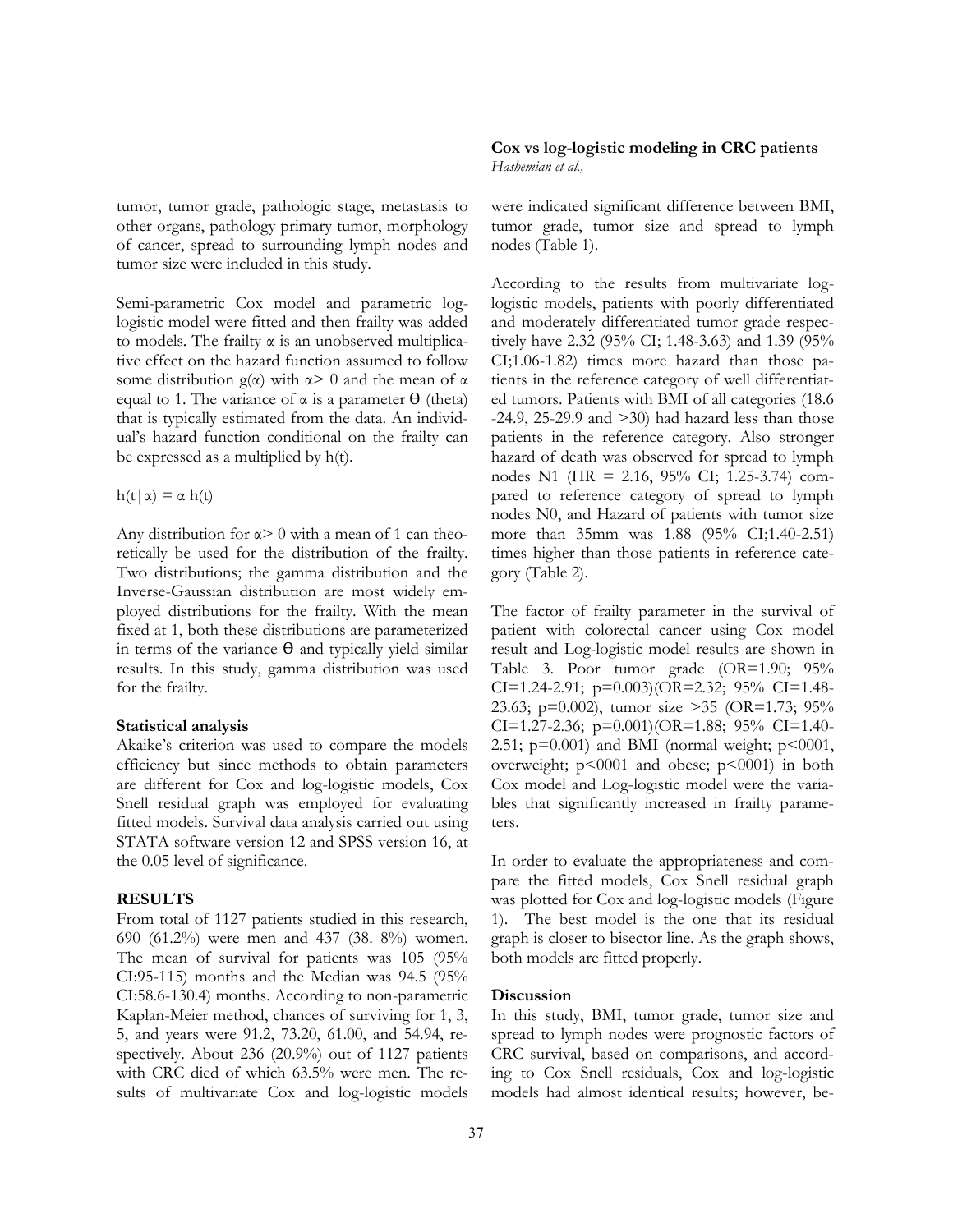*Hashemian et al.,*

**Table 1: Cox model results; univariate and multivariate analysis of survival of patients with colorectal cancer**

| Variable                     | Univariate          |         | Multivariate*       |                        |
|------------------------------|---------------------|---------|---------------------|------------------------|
|                              | OR (95% CI)         | P-Value | aOR (95% CI)        | P-Value                |
| Age at the time of diagnosis |                     |         |                     |                        |
| $<$ 45                       |                     |         |                     |                        |
| $45 - 65$                    | $0.95(0.70-1.28)$   | 0.73    | $1.03(0.76 - 1.41)$ | 0.84                   |
| >65                          | $1.23(0.88 - 1.73)$ | 0.22    | $1.23(0.87 - 1.73)$ | 0.24                   |
| BMI                          |                     |         |                     |                        |
| < 18.5                       |                     |         |                     |                        |
| 18.6-24.9                    | $(0.55)0.39 - 0.78$ | 0.001   | $0.47(0.33-0.66)$   | < 0.001                |
| 25-29.9                      | $0.28(0.19 - 0.42)$ | < 0.001 | $0.24(0.16 - 0.37)$ | < 0.001                |
| $>30$                        | $0.23(0.11 - 0.46)$ | < 0.001 | $0.20(0.01 - 0.4)$  | < 0.001                |
| Family history               |                     |         |                     |                        |
| no                           |                     |         |                     |                        |
| yes                          | $0.85(0.65 - 1.11)$ | 0.23    | $0.93(0.70-1.22)$   | 0.582                  |
| Tumor grade                  |                     |         |                     |                        |
| well                         |                     |         |                     |                        |
| moderately                   | $1.26(0.96 - 1.66)$ | 0.099   | $1.35(1.02 - 1.78)$ | 0.035                  |
| poorly                       | $1.74(1.16 - 2.61)$ | 0.007   | $1.90(1.24 - 2.91)$ | 0.003                  |
| Tumor size                   |                     |         |                     |                        |
| $<$ 35 $mm$                  |                     |         |                     |                        |
| $>35$ mm                     | $1.46(1.09-1.95)$   | 0.011   | $1.73(1.27 - 2.36)$ | 0.001                  |
| Pathology primary tumor      |                     |         |                     |                        |
| T <sub>0</sub>               |                     |         |                     |                        |
| T1                           | $1.56(1.18-2.06)$   | 0.002   | $1.34(0.92 - 1.94)$ | 0.131                  |
| Spread to lymph nodes        |                     |         |                     |                        |
| N <sub>0</sub>               |                     |         |                     |                        |
| N <sub>1</sub>               | $1.62(1.25 - 2.10)$ | < 0.001 | $1.92(1.10-3.33)$   | 0.021                  |
| Metastasis                   |                     |         |                     |                        |
| M <sub>0</sub>               |                     |         |                     |                        |
| M1                           | $1.69(1.26 - 2.25)$ | < 0.001 | $1.21(0.78-1.86)$   | 0.393                  |
| Pathologic stage             |                     |         |                     |                        |
| early stag                   |                     |         |                     |                        |
| advanced stage               | $1.50(1.15-1.95)$   | 0.003   | $0.70(0.39-1.28)$   | 0.252<br>AIC=2347.282* |

OR; odd ratio or hazard ratio; aOR; adjusted odd ratio; p<0.05 was statistically significant

cause of the benefits of parametric models, in surveying survival time of patients with colorectal cancer, log-logistic can be replaced, as a parametric model, with Cox model.

In many studies, metastasis to nearby lymph nodes is introduced as an independent variable associated with survival of patients (Berti *et al.*, 1983; Park *et al.*, 1999; OGATA *et al.*, 2005). Also, in the current study, the variable relationship with survival time was significant in both univariate and multivariate analysis. In evaluation of pathologic factors by univariate method, stage of disease had a direct correlation with patient survival while by multivariate method no significant correlation with prognosis of patients was observed. Sue et al. also found significant correlation between stage of disease and patients survival (Xu *et al.*, 2006). Li Yang et al. reported significant correlation between patients' survival and colon cancer using univariate method; however multivariate method did not show the same result (Liang *et al.*, 2006).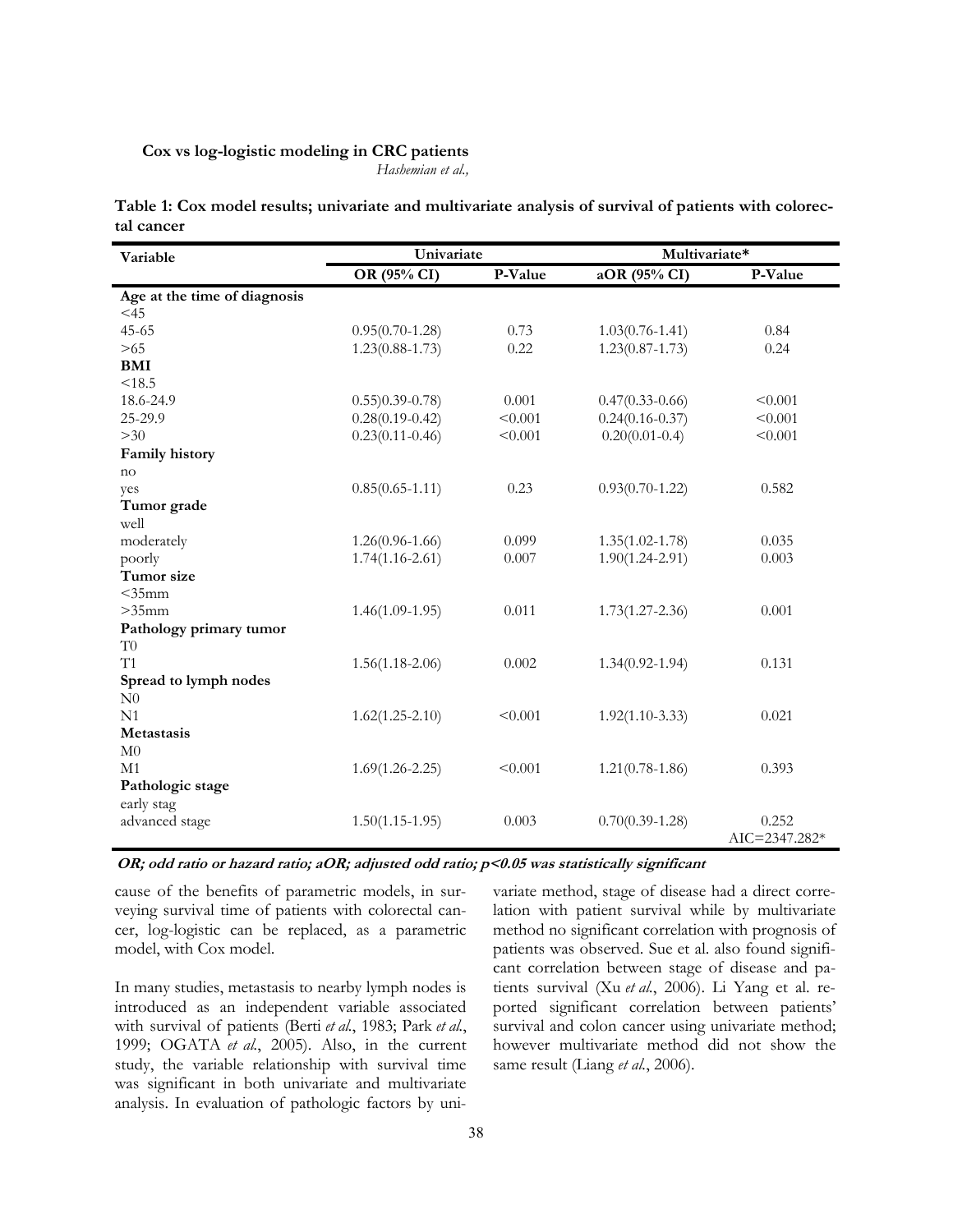### **Cox vs log-logistic modeling in CRC patients**  *Hashemian et al.,*

| <b>Variables</b>             | Univariate          |         | Multivariate*       |                           |
|------------------------------|---------------------|---------|---------------------|---------------------------|
|                              | OR (95% CI)         | P-Value | OR (95% CI)         | P-Value                   |
| Age at the time of diagnosis |                     |         |                     |                           |
| $<$ 45                       |                     |         |                     |                           |
| $45 - 65$                    | $0.98(0.71 - 1.35)$ | 0.920   | $1.06(0.78-1.45)$   | 0.774                     |
| >65                          | $1.29(0.89 - 1.84)$ | 0.204   | $1.28(0.90 - 1.82)$ | 0.253                     |
| <b>BMI</b>                   |                     |         |                     |                           |
| < 18.5                       |                     |         |                     |                           |
| 18.6-24.9                    | $0.46(0.31 - 0.68)$ | 0.001   | $0.38(0.26 - 0.57)$ | < 0.001                   |
| 25-29.9                      | $0.22(0.14 - 0.35)$ | < 0.001 | $0.18(0.12 - 0.29)$ | < 0.001                   |
| $>30$                        | $0.18(0.09 - 0.36)$ | < 0.001 | $0.15(0.07 - 0.30)$ | < 0.001                   |
| Family history               |                     |         |                     |                           |
| no                           |                     |         |                     |                           |
| yes                          | $0.82(0.62 - 1.08)$ | 0.2     | $0.88(0.67 - 1.15)$ | 0.420                     |
| Tumor grade                  |                     |         |                     |                           |
| well                         |                     |         |                     |                           |
| moderately                   | $1.32(0.99 - 1.77)$ | 0.087   | $1.39(1.06 - 1.82)$ | 0.050                     |
| poorly                       | $2.05(1.31 - 3.22)$ | 0.004   | $2.32(1.48-3.63)$   | 0.002                     |
| Tumor size                   |                     |         |                     |                           |
| $<$ 35 $mm$                  |                     |         |                     |                           |
| $>35$ mm                     | $1.52(1.13 - 2.05)$ | 0.014   | $1.88(1.40 - 2.51)$ | 0.001                     |
| Pathology primary tumor      |                     |         |                     |                           |
| T <sub>0</sub>               |                     |         |                     |                           |
| T1                           | $1.63(1.21 - 2.20)$ | 0.004   | $1.28(0.87 - 1.86)$ | 0.263                     |
| Spread to lymph nodes        |                     |         |                     |                           |
| N <sub>0</sub>               |                     |         |                     |                           |
| N <sub>1</sub>               | $1.79(1.36 - 2.34)$ | < 0.001 | $2.16(1.25 - 3.74)$ | 0.021                     |
| <b>Metastasis</b>            |                     |         |                     |                           |
| M <sub>0</sub>               |                     |         |                     |                           |
| M1                           | $1.81(1.31 - 2.48)$ | 0.001   | $1.35(0.86 - 2.12)$ | 0.262                     |
| Pathologic stage             |                     |         |                     |                           |
| early stage                  |                     |         |                     |                           |
| advanced stage               | $1.62(1.23 - 2.12)$ | 0.002   | $0.67(0.36 - 1.23)$ | 0.280<br>$AIC = 1463.67*$ |

**Table 2: Log-logistic model results; univariate and multivariate analysis of survival of patients with colorectal cancer**

**OR; odd ratio or hazard ratio; aOR; adjusted odd ratio; p<0.05 was statistically significant**

Although tumor stage at diagnosis is related to prognosis, since this factor is a function of tumor metastasis, it shows no significant correlation with patients' survival in multivariate method. Many studies have shown that metastasis, as an independent variable, is associated with patients' survival (Liang *et al.*, 2006; Xu *et al.*, 2006). These findings are consistent with results of analysis by univariate method. In both univariate and multivariate analysis, tumor size was a significant factor. Yet, in a study conducted by Lee *et al.*, the effect of tumor size was not a significant diagnostic factor for colon and rectum cancers (Li *et al.*, 2008). Tumor grade was significant diagnostic factor in multivariate analysis.

Survival of patients with well differentiated tumors was more than those whose tumors were poorly differentiated which is consistent with the results of similar studies (Chung *et al.*, 1982; Phillips *et al.*, 1984; Goh *et al.*, 1987; Cusack *et al.*, 1996; Takahashi *et al.*, 2000).

Although in the present study, family history of cancer was not significant, despite the findings of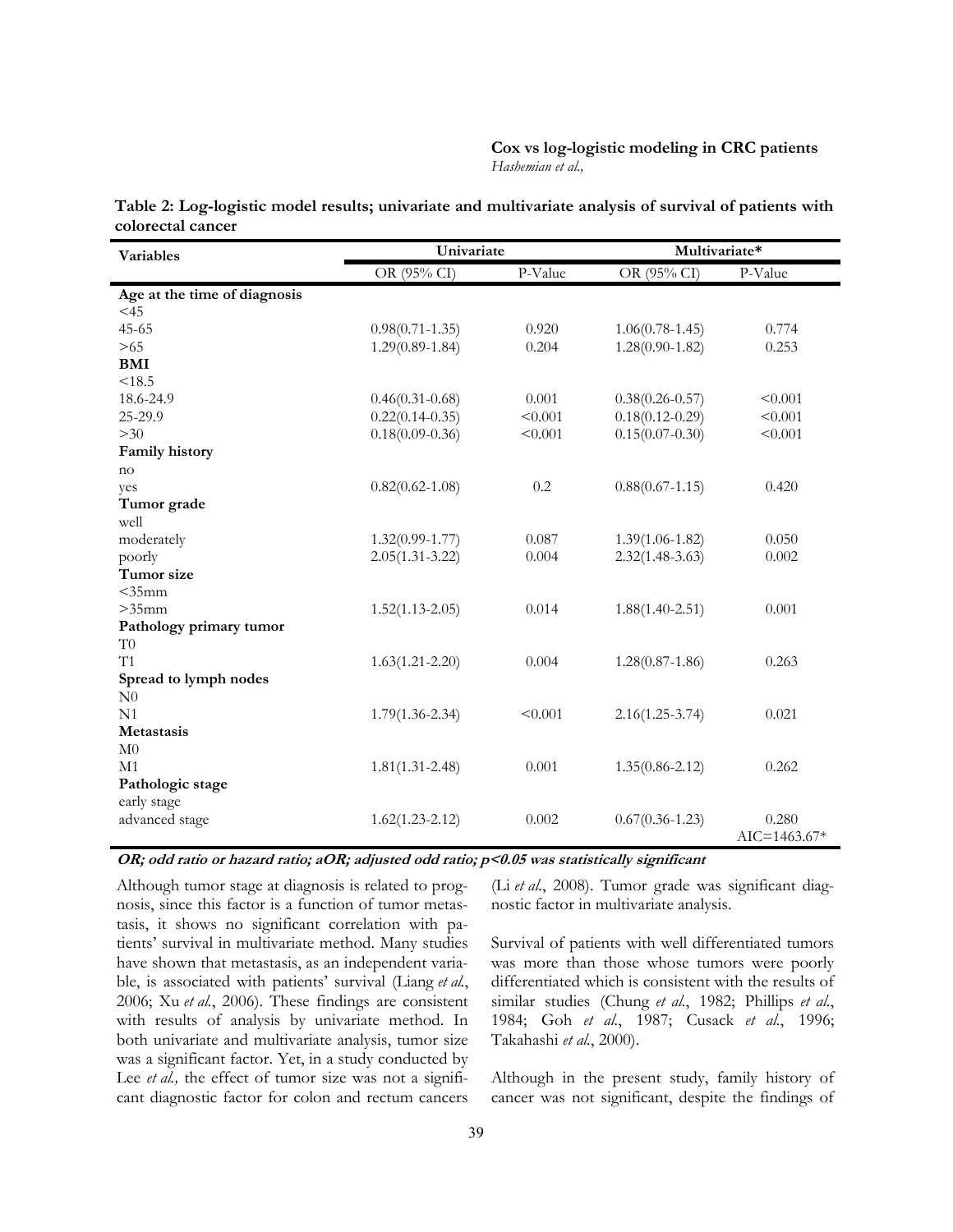*Hashemian et al.,*

| Table 3: Cox model results vs Log-Logistic model results with factor of frailty in the survival of pa- |  |  |
|--------------------------------------------------------------------------------------------------------|--|--|
| tients with colorectal cancer                                                                          |  |  |

| Variable                     | Cox model           |              | Log-logistic model  |                 |
|------------------------------|---------------------|--------------|---------------------|-----------------|
|                              | OR (95% CI)         | P-Value      | OR (95% CI)         | P-Value         |
| Age at the time of diagnosis |                     |              |                     |                 |
| $<$ 45                       |                     |              |                     |                 |
| $45 - 65$                    | $1.03(0.76 - 1.41)$ | 0.84         | $1.06(0.78-1.45)$   | 0.774           |
| >65                          | $1.23(0.87 - 1.73)$ | 0.24         | $1.28(0.90 - 1.82)$ | 0.252           |
| <b>BMI</b>                   |                     |              |                     |                 |
| < 18.5                       |                     |              |                     |                 |
| 18.6-24.9                    | $0.47(0.33-0.66)$   | < 0.001      | $0.38(0.26 - 0.57)$ | < 0.001         |
| 25-29.9                      | $0.24(0.16 - 0.37)$ | < 0.001      | $0.18(0.12 - 0.29)$ | < 0.001         |
| >30                          | $0.20(0.01 - 0.4)$  | < 0.001      | $0.15(0.07-0.3)$    | < 0.001         |
| Family history               |                     |              |                     |                 |
| no                           |                     |              |                     |                 |
| yes                          | $0.93(0.70-1.22)$   | 0.58         | $0.88(0.67 - 1.15)$ | 0.42            |
| Tumor grade                  |                     |              |                     |                 |
| well                         |                     |              |                     |                 |
| moderately                   | $1.35(1.02 - 1.78)$ | 0.034        | $1.39(1.06 - 1.82)$ | 0.05            |
| poorly                       | $1.90(1.24 - 2.91)$ | 0.003        | $2.32(1.48-3.63)$   | 0.002           |
| Tumor size                   |                     |              |                     |                 |
| $<$ 35mm                     |                     |              |                     |                 |
| $>35$ mm                     | $1.73(1.27 - 2.36)$ | 0.001        | $1.88(1.40 - 2.51)$ | 0.001           |
| Pathology primary tumor      |                     |              |                     |                 |
| T <sub>0</sub>               |                     |              |                     |                 |
| T1                           | $1.34(0.92 - 1.94)$ | 0.13         | $1.28(0.87-1.86)$   | 0.263           |
| Spread to lymph nodes        |                     |              |                     |                 |
| N <sub>0</sub>               |                     |              |                     |                 |
| N1                           | $1.92(1.10-3.33)$   | 0.021        | $2.16(1.25-3.74)$   | 0.021           |
| <b>Metastasis</b>            |                     |              |                     |                 |
| M <sub>0</sub>               |                     |              |                     |                 |
| M1                           | $1.21(0.78-1.86)$   | 0.39         | $1.35(0.86 - 2.12)$ | 0.262           |
| Pathologic stage             |                     |              |                     |                 |
| early stage                  |                     |              |                     |                 |
| advanced stage               | $0.70(039-1.28)$    | 0.25         | $0.67(0.36 - 1.23)$ | 0.28            |
| Shape                        |                     |              |                     |                 |
| Variance of Frailty          | 0.9                 | $\theta$     | 0.85                |                 |
|                              |                     | AIC=2347.192 |                     | $AIC = 1465.67$ |

**OR; odd ratio or hazard ratio; p<0.05 was statistically significant**

this study, some studies have shown that family history of cancer is known as a factor influencing the survival of patients with CRC (Ghadimi *et al.*; Ahmadi *et al.*, 2014).

In this study, BMI was significantly associated with mortality from CRC. Subjects with lower BMI had greater mortality risk than those with higher BMI. The results of studies on the role of BMI on mortality from CRC have been inconsistent. Murphy *et al.,*  (2000) showed that obesity increases risk of dying from colon cancer, especially in men. But another study, which was published in 2009 by Hines *et al., (2009)* showed that in patients with colon cancer, underweight increases mortality while weight gain and obesity decreases mortality which is consistent with the current research results.

Differences in results of these studies may be due to differences in the number of clinical and patho-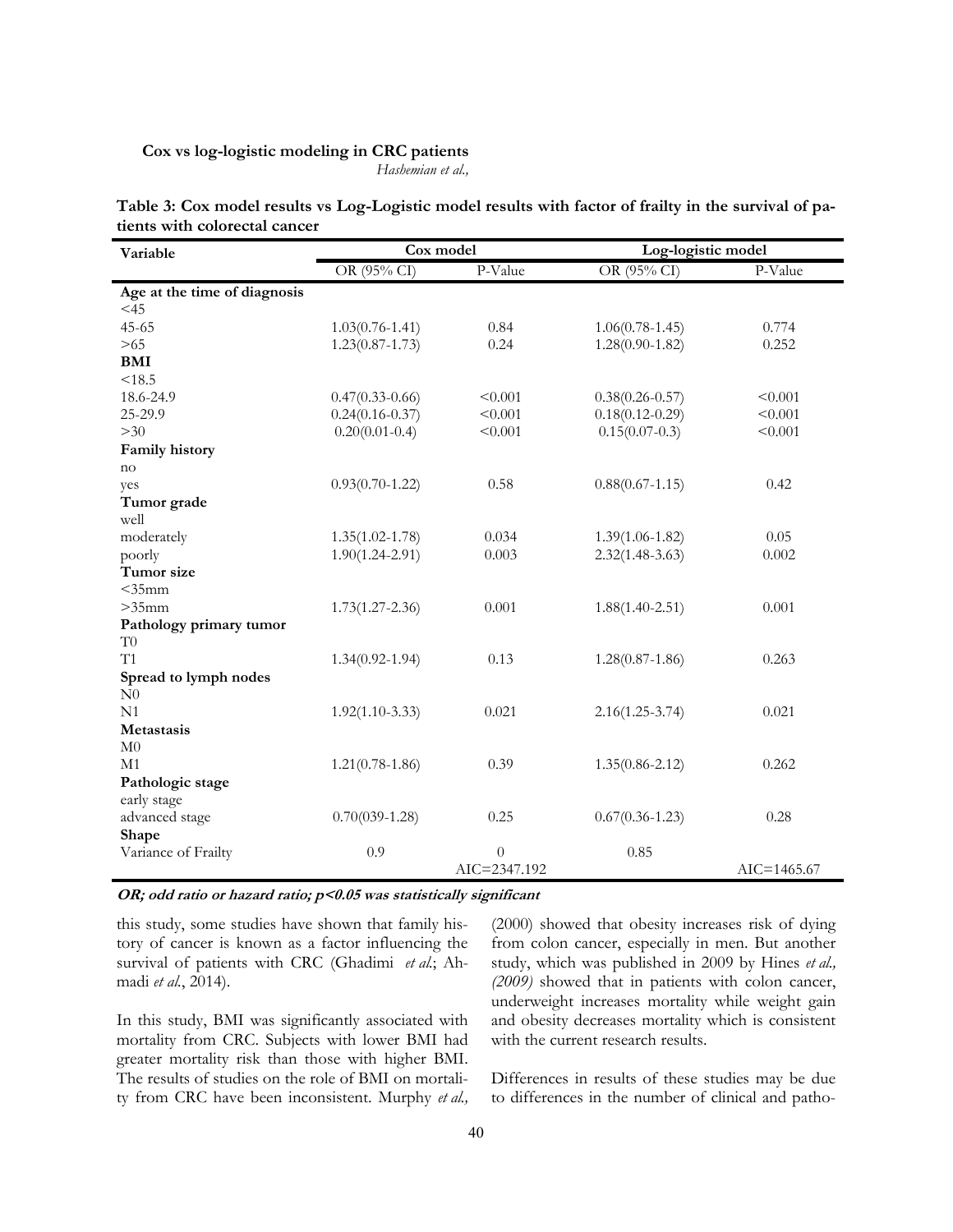#### **Cox vs log-logistic modeling in CRC patients**  *Hashemian et al.,*



### **Figure 1: Cox Snell's residual for survival of patients with colorectal cancer in Cox and Loglogistic models**

logical factors associated with statistical analysis of survival and type of selected population. Also, different levels of defined BMI and grouping patients to various groups of underweight, normal, overweight and obese can result in different findings. The time of BMI measurement can also affect the results; for example, measuring BMI of a person who is overweight can cause error in evaluation of the effect of BMI on survival after a surgery that reduces the person's BMI.

Ghadimi *et al.* (2010) compared Cox model and parametric models, without frailty, and proved that the parametric Log-logistic model performs better than Cox model as well as other parametric models in both univariate and multivariate analysis. Frailty parameter was also considered in this study, and based on the obtained results; poor tumor grade, tumor size >35 and BMI were significant in both cox in log -logistic model. Saki Malehi *et al.* (2012), findings showed that, considering Weibull model with the effects of frailty on analyzing the survival of CRC patients, inclusion of heterogeneity among individuals improves the model. Based on Akaike's criterion, Cox model performed better than Log-logistic model. Since the method of obtaining parameters in Cox model is different from parametric models use of Cox-Snell residual graph for evaluation of fitted models indicated that fitting processes of both models were the same.

### **CONCLUSION**

Although the employed regression coefficients of Log-logistic and Cox models were the same, despite the desire of many researchers to use Cox model in survival analysis studies, parametric models can predict probability of the target event for long term and provide a clear picture of survival time and hazard function. Therefore, for this field of study, different parametric models of survival analysis are suggested to be used as the best choice and most efficient model. In addition, by having the survival time and its influencing factors in patients with CRC, better service can be provided and special measures can be taken in order to control and reduce mortality and increase survival of these patients.

### **ACKNOWLEDGMENT**

This article is a part of research project approved by Student Research Committee, Kermanshah University of Medical Sciences (95046). The author of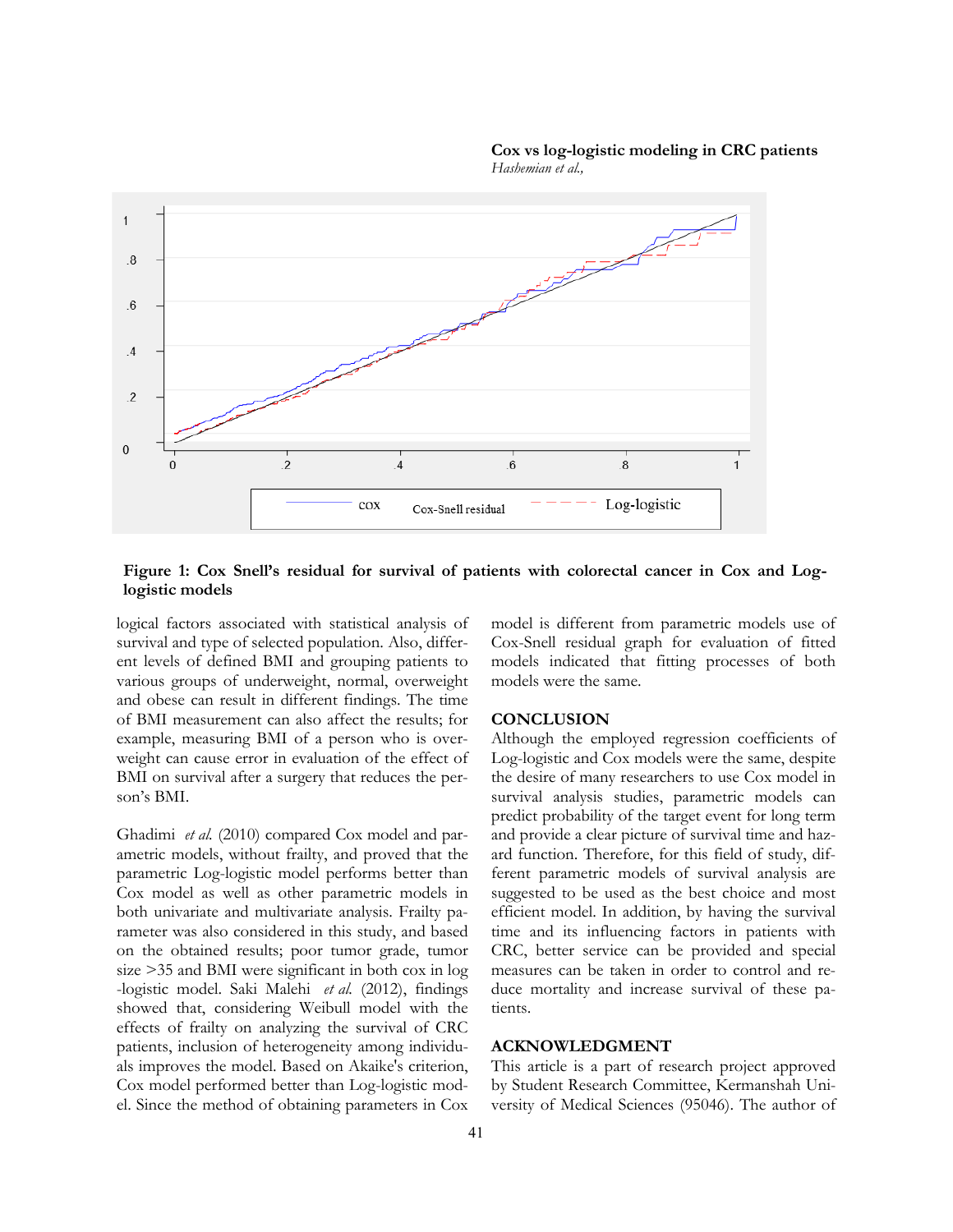*Hashemian et al.,*

this article sincerely thanked the vice chancellor of Kermanshah medical science university for accepting the expanse of this project.

### **COMPETING INTERESTS**

The authors declare that they have no competing interests.

### **REFERENCES**

- Ahmad Reza Baghestani, Mahmood Reza Gohari, Arezoo Orooji, Mohamad Amin Pourhoseingholi and Zali M.R. (2015) Evaluation of parametric models by the prediction error in colorectal cancer survival analysis. 8(3), 183 -187.
- Ahmadi A., Hashemi Nazari S. and Mobasheri M. (2014) Survival time and relative risk of death in patients with colorectal cancer in an Iranian population: a cohort study. *J Mazandaran Univ Med Sci* 24(111), 2-8.
- Angell-Andersen E., Tretli S., Coleman M., Langmark F. and Grotmol T. (2004) Colorectal cancer survival trends in Norway 1958 –1997. *European Journal of Cancer* 40(5), 734- 742.
- Berti R.E., Secco G., Lapertosa G., Di Somma C., Santi F. and Percivale P. (1983) Colorectal cancer: relationship of histologic grading to disease prognosis. *Tumori* 69(6), 581-584.
- Chung C., Zaino R.J. and Stryker J.A. (1982) Colorectal carcinoma: evaluation of histologic grade and factors influencing prognosis. *Journal of surgical oncology* 21(3), 143-148.
- Cox D. (1972) Regression models and life-tables. *J Royal Stat Soci Serie B*187–220.
- Cusack J.C., Giacco G.G., Cleary K., Davidson B.S., Izzo F., Skibber J., Yen J. and Curley S.A. (1996) Survival factors in 186 patients younger than 40 years old with colorectal adenocarcinoma. *Journal of the American College of Surgeons* 183(2), 105-112.
- Efron B. (1977) The efficiency of Cox's likelihood function for censored data. *Journal of the American statistical Association* 72(359), 557- 565.
- Ganji A., Safavi M., Nouraie M., Nasseri-Moghadam S., Merat S. and Vahedi H. (2006) Digestive

and Liver Diseases Statistics in Several Referral Centers in Tehran,2000-2004. 11(1), 33-38.

- Ghadimi M., Mahmoodi M., Mohammad K., Zeraati H., Hosseini M. and Sheikh Fathollahi M. Comparison of Survival analysis of Gastrointestinal Cancer patients using parametric and Cox models. sjsph. 2010; 8  $(2)$ :1-14.
- Goh H., Goh C., Rauff A. and Foong W. (1987) Clinico-pathological prognostic factors of large bowel cancer in Singapore: a multivariate analysis. *Annals of the Academy of Medicine, Singapore* 16(3), 437-440.
- Hines R.B., Shanmugam C., Waterbor J.W., McGwin G., Funkhouser E., Coffey C.S., Posey J. and Manne U. (2009) Effect of comorbidity and body mass index on the survival of African‐American and Caucasian patients with colon cancer. *Cancer* 115 (24), 5798-5806.
- Kalbfleisch J.D. and Prentice R.L. (1980) The Statistical Analysis of Failure Time Data. New York: Wiley 100-150.
- Klein J. and Moeschberger M. *Survival analysis techniques for censored and truncated data.2th ed.New York: Springer-Verlag,2003.393-405*.
- Kleinbaum D.G. and Klein M. (2005) Survival Analysis A Self-Learning Text. *New York:Springer-verlag, Inc*.
- Lawless J.F. (1998) Parametric models in survival analysis. *Encyclopedia of Biostatistics,NewYork: Wiley*3254-3264.
- Li M., Li J., Zhao A. and Gu J. (2008) Colorectal cancer or colon and rectal cancer? *Oncology* 73(1-2), 52-57.
- Liang H., Wang X.-N., Wang B.-G., Pan Y., Liu N., Wang D.-C. and Hao X.-S. (2006) Prognostic factors of young patients with colon cancer after surgery. *World journal of gastroenterology* 12(9), 1458.
- Melissa M., Ahmedin J. and Robert A. (2009) World wide variations in colorectal cancer. *cancer journal for clinicians* 59(6), 366-378.
- Murphy T.K., Calle E.E., Rodriguez C., Kahn H.S. and Thun M.J. (2000) Body mass index and colon cancer mortality in a large prospec-